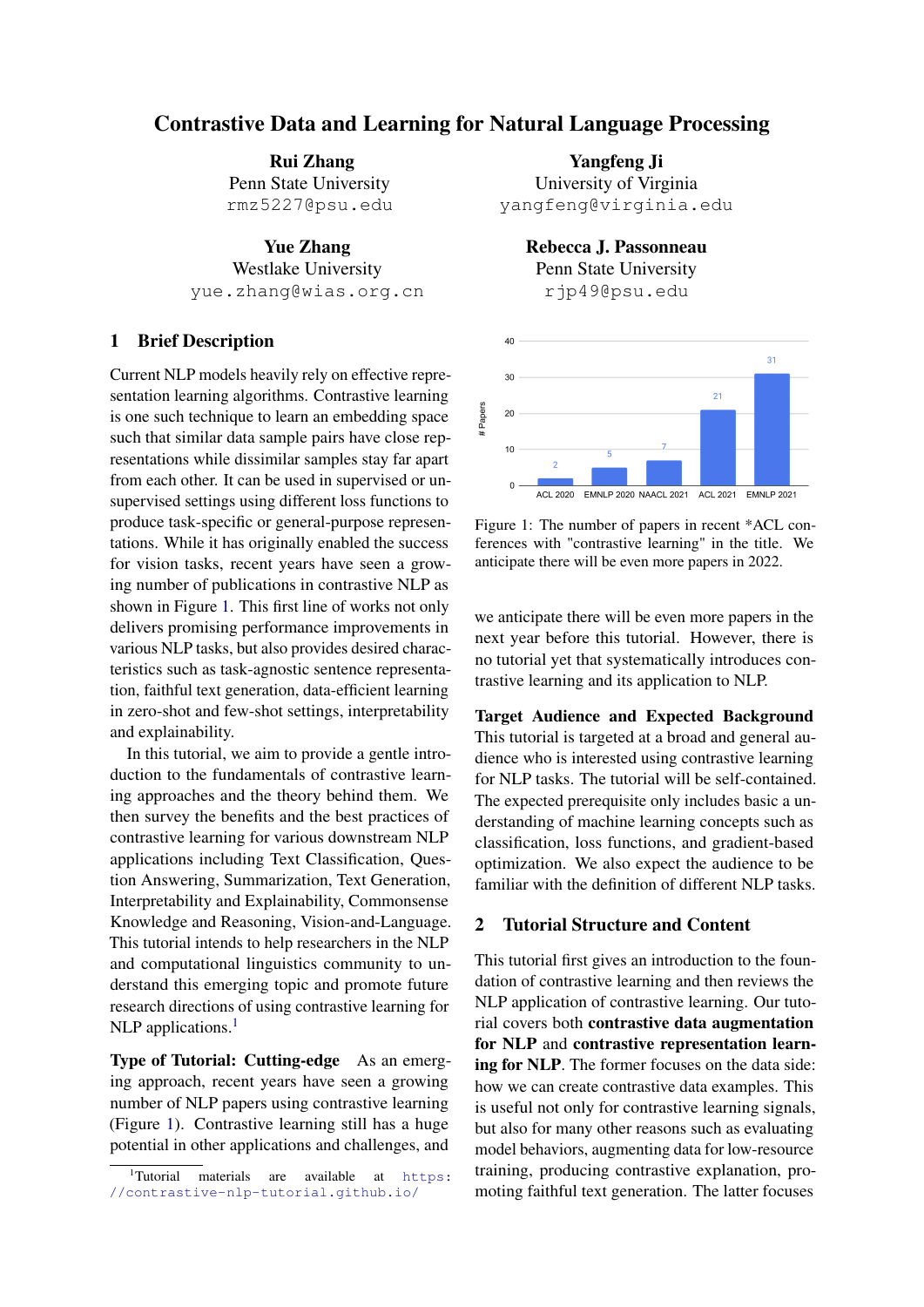on the learning algorithm side: how we can use contrastive learning broadly in different NLP tasks. Here is the outline with an estimated schedule.

# Part 1: Foundations of Contrastive Learning (60 min)

- Contrastive Learning Objectives (15 min)
- Contrastive Data Sampling and Augmentation Strategies (15 min)
- Successful Applications (15 min)
- Analysis of Contrastive Learning (15 min)

#### Part 2: Contrastive Learning for NLP (90 min)

- Contrastive Learning in NLP Tasks (30 min)
- Task-agnostics Representation (15 min)
- Faithful Text Generation (15 min)
- Data-efficient Learning (15 min)
- Interpretability and Explainability (15 min)

### Part 3: Lessons Learned, Practical Advice, and Future Directions (30 min)

- Lessons Learned (10 min)
- Practical Advice (10 min)
- Future Directions (10 min)

The following subsections give more details with reference papers for each part.

#### 2.1 Foundations of Contrastive Learning

In the first part, we will provide a brief overview of contrastive learning foundations and introduce the most well-known contrastive learning approaches. We start with different contrastive learning objectives including Contrastive Loss [\(Chopra et al.,](#page-4-0) [2005\)](#page-4-0), Triplet Loss [\(Schroff](#page-6-0) [et al.,](#page-6-0) [2015\)](#page-6-0), Lifted Structured Loss [\(Oh Song](#page-6-1) [et al.,](#page-6-1) [2016\)](#page-6-1), N-pair Loss [\(Sohn,](#page-7-0) [2016\)](#page-7-0), Noise Contrastive Estimation (NCE) [\(Gutmann and Hyväri](#page-4-1)[nen,](#page-4-1) [2010\)](#page-4-1), InfoNCE [\(van den Oord et al.,](#page-7-1) [2018\)](#page-7-1), and Soft-Nearest Neighbors Loss [\(Salakhutdinov](#page-6-2) [and Hinton,](#page-6-2) [2007;](#page-6-2) [Frosst et al.,](#page-4-2) [2019\)](#page-4-2). We then overview different sampling strategies to create contrastive pairs including debiased constrastive learning [\(Chuang et al.,](#page-4-3) [2020\)](#page-4-3), hard negative samples [\(Robinson et al.,](#page-6-3) [2020\)](#page-6-3), supervised contrastive learning [\(Khosla et al.,](#page-5-0) [2020\)](#page-5-0), and adversarial contrastive learning [\(Kim et al.,](#page-5-1) [2020\)](#page-5-1). We will also talk about contrastive learning with deep neural networks that have shown great successes in vision and

language applications such as word2vec [\(Mikolov](#page-6-4) [et al.,](#page-6-4) [2013\)](#page-6-4), SimCLR [\(Chen et al.,](#page-4-4) [2020\)](#page-4-4), Sim-CSE [\(Gao et al.,](#page-4-5) [2021b\)](#page-4-5), and CLIP [\(Radford et al.,](#page-6-5) [2021\)](#page-6-5). We will also discuss work on intriguing analyses of contrastive learning [\(Tian et al.,](#page-7-2) [2020;](#page-7-2) [Purushwalkam and Gupta,](#page-6-6) [2020;](#page-6-6) [Xiao et al.,](#page-7-3) [2021\)](#page-7-3).

### 2.2 Contrastive Learning for NLP

In this part, we will first survey the usage of contrastive learning in different NLP tasks. Later, we will also highlight four characteristics that contrastive learning has demonstrated in addition to the promising performance improvement.

Contrastive learning has shown success in many NLP tasks. We plan cover the following: Contrastive Data Augmentation for NLP [\(Shen](#page-7-4) [et al.,](#page-7-4) [2020;](#page-7-4) [Ye et al.,](#page-7-5) [2021;](#page-7-5) [Qu et al.,](#page-6-7) [2021\)](#page-6-7); Text Classification [\(Fang et al.,](#page-4-6) [2020;](#page-4-6) [Kachuee](#page-5-2) [et al.,](#page-5-2) [2020;](#page-5-2) [Suresh and Ong,](#page-7-6) [2021;](#page-7-6) [Du et al.,](#page-4-7) [2021;](#page-4-7) [Carlsson et al.,](#page-4-8) [2021;](#page-4-8) [Xiong et al.,](#page-7-7) [2021;](#page-7-7) [Qiu et al.,](#page-6-8) [2021;](#page-6-8) [Xu et al.,](#page-7-8) [2021b;](#page-7-8) [Klein and](#page-5-3) [Nabi,](#page-5-3) [2021\)](#page-5-3); Sentence Embeddings [\(Kim et al.,](#page-5-4) [2021;](#page-5-4) [Zhang et al.,](#page-8-0) [2021a;](#page-8-0) [Sedghamiz et al.,](#page-6-9) [2021\)](#page-6-9) including Quick-Thought [\(Logeswaran and Lee,](#page-5-5) [2018\)](#page-5-5),Sentence-BERT [\(Reimers and Gurevych,](#page-6-10) [2019\)](#page-6-10), Info-Sentence BERT [\(Zhang et al.,](#page-8-1) [2020a\)](#page-8-1), SimCSE [\(Gao et al.,](#page-4-5) [2021b\)](#page-4-5), DeCLUTR [\(Giorgi](#page-4-9) [et al.,](#page-4-9) [2020\)](#page-4-9), ConSERT [\(Yan et al.,](#page-7-9) [2021b\)](#page-7-9), DialogueCSE [\(Liu et al.,](#page-5-6) [2021a\)](#page-5-6). We will also cover discourse analysis [\(Iter et al.,](#page-5-7) [2020;](#page-5-7) [Kiy](#page-5-8)[omaru and Kurohashi,](#page-5-8) [2021\)](#page-5-8); Information Extraction [\(Qin et al.,](#page-6-11) [2020;](#page-6-11) [Chen et al.,](#page-4-10) [2021b;](#page-4-10) [Wang](#page-7-10) [et al.,](#page-7-10) [2021d\)](#page-7-10) Machine Translation [\(Pan et al.,](#page-6-12) [2021;](#page-6-12) [Vamvas and Sennrich,](#page-7-11) [2021\)](#page-7-11); Question Answering [\(Karpukhin et al.,](#page-5-9) [2020;](#page-5-9) [You et al.,](#page-8-2) [2021;](#page-8-2) [Yang et al.,](#page-7-12) [2021b;](#page-7-12) [Yue et al.,](#page-8-3) [2021\)](#page-8-3); Summarization [\(Duan et al.,](#page-4-11) [2019;](#page-4-11) [Liu and Liu,](#page-5-10) [2021\)](#page-5-10) including faithfulness [\(Cao and Wang,](#page-4-12) [2021\)](#page-4-12), summary evaluation [\(Wu et al.,](#page-7-13) [2020a\)](#page-7-13), multilingual summarization [\(Wang et al.,](#page-7-14) [2021a\)](#page-7-14), and dialogue summarization [\(Liu et al.,](#page-5-11) [2021d\)](#page-5-11); Text Generation [\(Chai](#page-4-13) [et al.,](#page-4-13) [2021;](#page-4-13) [Lee et al.,](#page-5-12) [2021b\)](#page-5-12) including logicconsistent text generation [\(Shu et al.,](#page-7-15) [2021\)](#page-7-15), paraphrase generation [\(Yang et al.,](#page-7-16) [2021a\)](#page-7-16), grammatical error correction [\(Cao et al.,](#page-4-14) [2021\)](#page-4-14), dialogue generation [\(Cai et al.,](#page-3-0) [2020\)](#page-3-0), x-ray report generation [\(Liu](#page-5-13) [et al.,](#page-5-13) [2021b;](#page-5-13) [Yan et al.,](#page-7-17) [2021a\)](#page-7-17), data-to-text generation [\(Uehara et al.,](#page-7-18) [2020\)](#page-7-18); Few-shot Learning [\(Liu et al.,](#page-5-14) [2021c;](#page-5-14) [Zhang et al.,](#page-8-4) [2021c;](#page-8-4) [Wang](#page-7-19) [et al.,](#page-7-19) [2021c;](#page-7-19) [Luo et al.,](#page-5-15) [2021;](#page-5-15) [Das et al.,](#page-4-15) [2021\)](#page-4-15); Language Model Contrastive Pretraining [\(Wu](#page-7-20)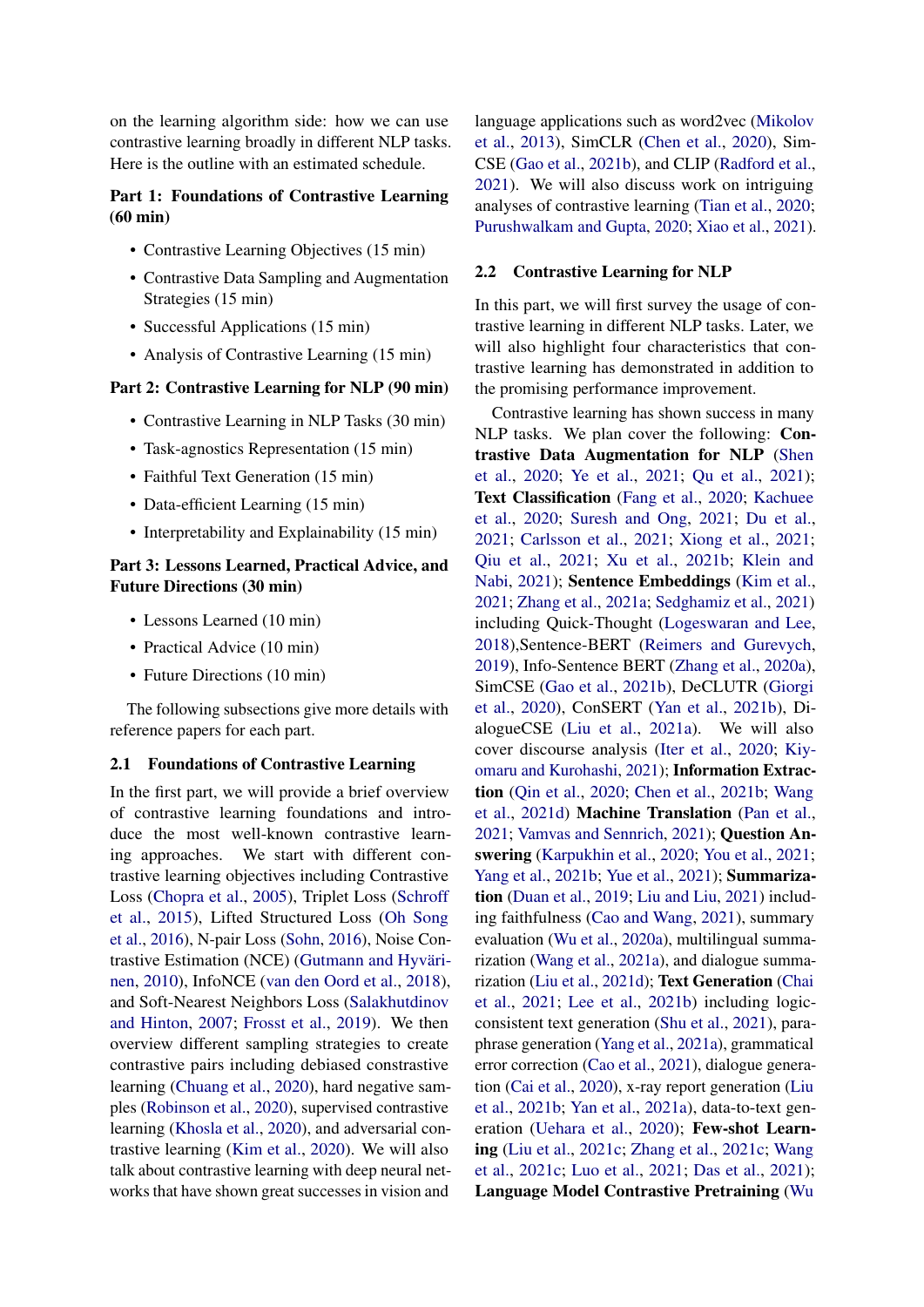[et al.,](#page-7-20) [2020b;](#page-7-20) [Gunel et al.,](#page-4-16) [2020;](#page-4-16) [Clark et al.,](#page-4-17) [2020;](#page-4-17) [Yu et al.,](#page-8-5) [2020;](#page-8-5) [Rethmeier and Augenstein,](#page-6-13) [2020,](#page-6-13) [2021;](#page-6-14) [Meng et al.,](#page-6-15) [2021;](#page-6-15) [Li et al.,](#page-5-16) [2021b\)](#page-5-16); Interpretability and Explainability [\(Gardner et al.,](#page-4-18) [2020;](#page-4-18) [Liang et al.,](#page-5-17) [2020;](#page-5-17) [Ross et al.,](#page-6-16) [2020;](#page-6-16) [Chen](#page-4-19) [et al.,](#page-4-19) [2021a;](#page-4-19) [Jacovi et al.,](#page-5-18) [2021\)](#page-5-18); Commonsense Knowledge and Reasoning [\(Klein and Nabi,](#page-5-19) [2020;](#page-5-19) [Paranjape et al.,](#page-6-17) [2021;](#page-6-17) [Li et al.,](#page-5-20) [2021a\)](#page-5-20); Vision-and-Language [\(Zhang et al.,](#page-8-6) [2020b;](#page-8-6) [Li et al.,](#page-5-21) [2020;](#page-5-21) [Dharur et al.,](#page-4-20) [2020;](#page-4-20) [Cui et al.,](#page-4-21) [2020;](#page-4-21) [Radford et al.,](#page-6-5) [2021;](#page-6-5) [Xu et al.,](#page-7-21) [2021a;](#page-7-21) [Jia et al.,](#page-5-22) [2021;](#page-5-22) [Lee et al.,](#page-5-23) [2021a\)](#page-5-23). We will also briefly talk about other applications such as distillation and model compression [\(Sun et al.,](#page-7-22) [2020\)](#page-7-22), debiasing [\(Cheng et al.,](#page-4-22) [2021\)](#page-4-22), fact verification [\(Schuster et al.,](#page-6-18) [2021\)](#page-6-18), short text clustering [\(Zhang et al.,](#page-8-7) [2021b\)](#page-8-7), out-of-domain detection [\(Zeng et al.,](#page-8-8) [2021;](#page-8-8) [Zhou and Chen,](#page-8-9) [2021\)](#page-8-9), robustness [\(Ma et al.,](#page-6-19) [2021\)](#page-6-19), code representation learning [\(Jain et al.,](#page-5-24) [2020\)](#page-5-24), active learning [\(Mar](#page-6-20)[gatina et al.,](#page-6-20) [2021\)](#page-6-20), knowledge representation learning [\(Ouyang et al.,](#page-6-21) [2021\)](#page-6-21), adversarial learning [\(Rim](#page-6-22) [et al.,](#page-6-22) [2021\)](#page-6-22).

In addition to the performance benefit, we highlight that contrastive learning is particularly interesting for NLP because it offers four advantages:

Task-agnostic Sentence Representation As a representation learning approach, contrastive learning has demonstrated its effectiveness to learn taskagnostic sentence embeddings that can be applied across different tasks. Such progress enables efficient encoding of sentences to support large-scale semantic similarity comparison, clustering, and information retrieval via semantic search. The most successful framework is Sentence-BERT [\(Reimers](#page-6-10) [and Gurevych,](#page-6-10) [2019\)](#page-6-10) that uses siamese networks with triplet loss to learn sentence embeddings based on cosine similarity. Another example is CERT [\(Fang et al.,](#page-4-6) [2020\)](#page-4-6) that employs contrastive self-supervised learning at the sentence level with back-translation data augmentation. It outperforms BERT on 7 out of 11 natural language understanding tasks on the GLUE benchmark. Later, Sim-CSE [\(Gao et al.,](#page-4-5) [2021b\)](#page-4-5) uses both unsupervised denoising objective and supervised natural language inference signals to learn sentence embeddings. It achieves substantial improvements on several standard semantic textual similarity benchmarks.

Faithful and Factual Consistent Text Generation Contrastive learning is also used to improve faithfulness and factuality of data-to-text generation and abstractive summarization, which has been shown a very challenging issue with the pretrained language models that often hallucinate [\(Kryscin](#page-5-25)[ski et al.,](#page-5-25) [2019;](#page-5-25) [Parikh et al.,](#page-6-23) [2020;](#page-6-23) [Maynez et al.,](#page-6-24) [2020\)](#page-6-24). [Shu et al.](#page-7-15) [\(2021\)](#page-7-15) propose to improve logicto-text generation models by designing rule-based data augmentation to create contrastive examples to cover variations of logic forms paired with diverse natural language expressions to improve the generalizability. CLIFF [\(Cao and Wang,](#page-4-12) [2021\)](#page-4-12) propose to improve faithful and factual consistency for abstractive summarization by contrasting reference summaries as positive training data and automatically generated erroneous summaries as negative training data. [Wu et al.](#page-7-13) [\(2020a\)](#page-7-13) also propose to use contrastive learning for unsupervised referencefree summary quality evaluation.

Data-efficient Learning Another advantage of contrastive learning is to facilitate data-efficient learning when training data is not abundantly available such as in zero-shot and few-shot settings. CoDA [\(Qu et al.,](#page-6-7) [2021\)](#page-6-7) is a data augmentation framework that synthesizes contrast-enhanced and diverse examples by integrating multiple transformations over text. CLESS [\(Rethmeier and Au](#page-6-13)[genstein,](#page-6-13) [2020\)](#page-6-13) analyze data-efficient pretraining via contrastive self-supervision through pretraining data efficiency, zero to few-shot label efficiency, and long-tail generalization. CONTaiNER [\(Das](#page-4-15) [et al.,](#page-4-15) [2021\)](#page-4-15) improves few-shot named entity recognition by performing contrastive learning over Gaussian distributions of token embeddings. Video-CLIP [\(Xu et al.,](#page-7-21) [2021a\)](#page-7-21) uses contrastive pretraining for zero-shot video-text understanding.

Interpretability and Explainability Contrastive learning provides a new way for promoting model interpretability and explainability. Contrast Sets [\(Gardner et al.,](#page-4-18) [2020\)](#page-4-18) evaluate local decision boundaries of models by manually perturbing the test instances in small but meaningful ways. [Ja](#page-5-18)[covi et al.](#page-5-18) [\(2021\)](#page-5-18) propose to produce contrastive explanations for classification models by modifying model representation and model behavior based on contrastive reasoning. [Paranjape et al.](#page-6-17) [\(2021\)](#page-6-17) leverage prompt engineering over pretrained language models to create contrastive explanations for commonsense reasoning tasks.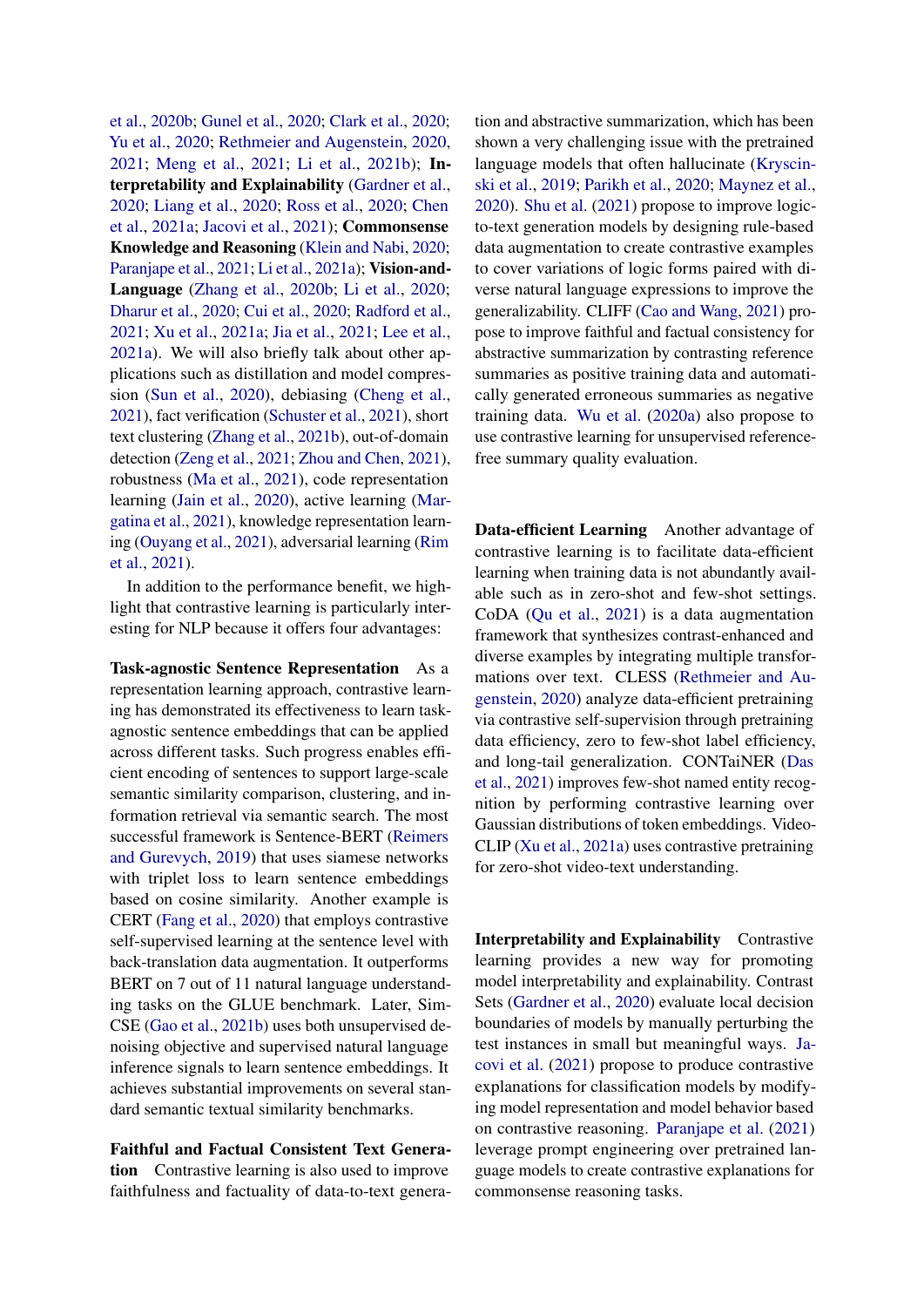# 2.3 Lessons Learned, Practical Advice, and Future Directions

In this part, we will summarize our discussions of existing work with lessons learned and practical advice. We will also envision the future directions of contrastive learning for NLP such as data augmentation quality and efficiency [\(Wang et al.,](#page-7-23) [2021b\)](#page-7-23), hard negative examples [\(Zhang and Stratos,](#page-8-10) [2021\)](#page-8-10), under-explored NLP applications [\(Li et al.,](#page-5-16) [2021b\)](#page-5-16), large batch size [\(Gao et al.,](#page-4-23) [2021a\)](#page-4-23).

# 3 Reading List

We compile the a light reading list for the audience learning before coming to the tutorial:

- SimCLR [\(Chen et al.,](#page-4-4) [2020\)](#page-4-4)
- CLIP [\(Radford et al.,](#page-6-5) [2021\)](#page-6-5)
- SimCSE [\(Gao et al.,](#page-4-5) [2021b\)](#page-4-5)
- Contrast Sets [\(Gardner et al.,](#page-4-18) [2020\)](#page-4-18)

### 4 Diversity

Our presenters come from 3 institutions based in the U.S. and China including 3 male and 1 female researchers on different levels of academic seniority. As contrastive learning can be applied broadly, our tutorial spans many different NLP tasks and domains covering Text Classification and Sentence Embeddings, Information Extraction, Machine Translation, Question Answering, Summarization, Text Generation, Few-shot Learning, Interpretability and Explainability, Commonsense Knowledge and Reasoning, Vision-and-Language, Distillation and Model Compression. Therefore, the audience will come from diverse backgrounds.

# 5 Presenters

Rui Zhang is an Assistant Professor in the Computer Science and Engineering Department of Penn State University and a co-director of the PSU NLP Lab. He is one of the recipients of 2020 Amazon Research Awards. He serves as an Area Chair at NAACL 2021, EMNLP 2021, and NLPCC 2021. He co-organizes the Interactive and Executable Semantic Parsing workshop at EMNLP 2020 which attracted an international audience with 100+ researchers from diverse academic and demographic backgrounds. He has been working on contrastive learning for fewshot named entity recognition [\(Das et al.,](#page-4-15) [2021\)](#page-4-15) and text generation [\(Shu et al.,](#page-7-15) [2021\)](#page-7-15). [https:](https://ryanzhumich.github.io/) [//ryanzhumich.github.io/](https://ryanzhumich.github.io/)

Yangfeng Ji is the William Wulf Assistant Professor in the Department of Computer Science at the University of Virginia, where he leads the Natural Language Processing group. His research interests include building machine learning models for text understanding and generation. His work on entity-driven story generation won an Outstanding Paper Award at NAACL 2018. He is a co-author of an EMNLP 2020 tutorial on The Amazing World of Neural Language Generation. <https://yangfengji.net/>

Yue Zhang is an Associate Professor at Westlake University. His research interests include NLP and its underlying machine learning algorithms and downstream applications. He was the area chairs of ACL (2017/18/19/20/21), COL-ING (2014/18), NAACL (2015/19/21), EMNLP (2015/17/19/20), EACL (2021) and IJCAI (2021). He won the best paper awards of IALP (2017), COLING (2018) and best paper honorable mention of SemEval (2020). He is the author of EMNLP 2018 tutorial on Joint models for NLP. <https://frcchang.github.io/>

Rebecca J. Passonneau is a Professor in the Computer Science and Engineering Department of Penn State University and a co-director of the PSU NLP Lab. Her area of research is natural language processing, with a focus on semantics and pragmatics. Her work is reported in over 130 journal and refereed conference publications. She won a Best Paper Runner Up at NAACL 2010. She is a tutorial co-chair for NAACL 2018. [https:](https://sites.psu.edu/becky/) [//sites.psu.edu/becky/](https://sites.psu.edu/becky/)

#### 6 Ethics Statement

As contrastive learning often involves data augmentation and manipulation, our ethical consideration mainly focuses on properly dealing with bias in the dataset. As bias and fairness created by contrastive learning algorithms are still under-explored, we will also discuss such relevant topics in the section on future directions.

### References

<span id="page-3-0"></span>Hengyi Cai, Hongshen Chen, Yonghao Song, Zhuoye Ding, Yongjun Bao, Weipeng Yan, and Xiaofang Zhao. 2020. Group-wise contrastive learning for neural dialogue generation. *arXiv preprint arXiv:2009.07543*.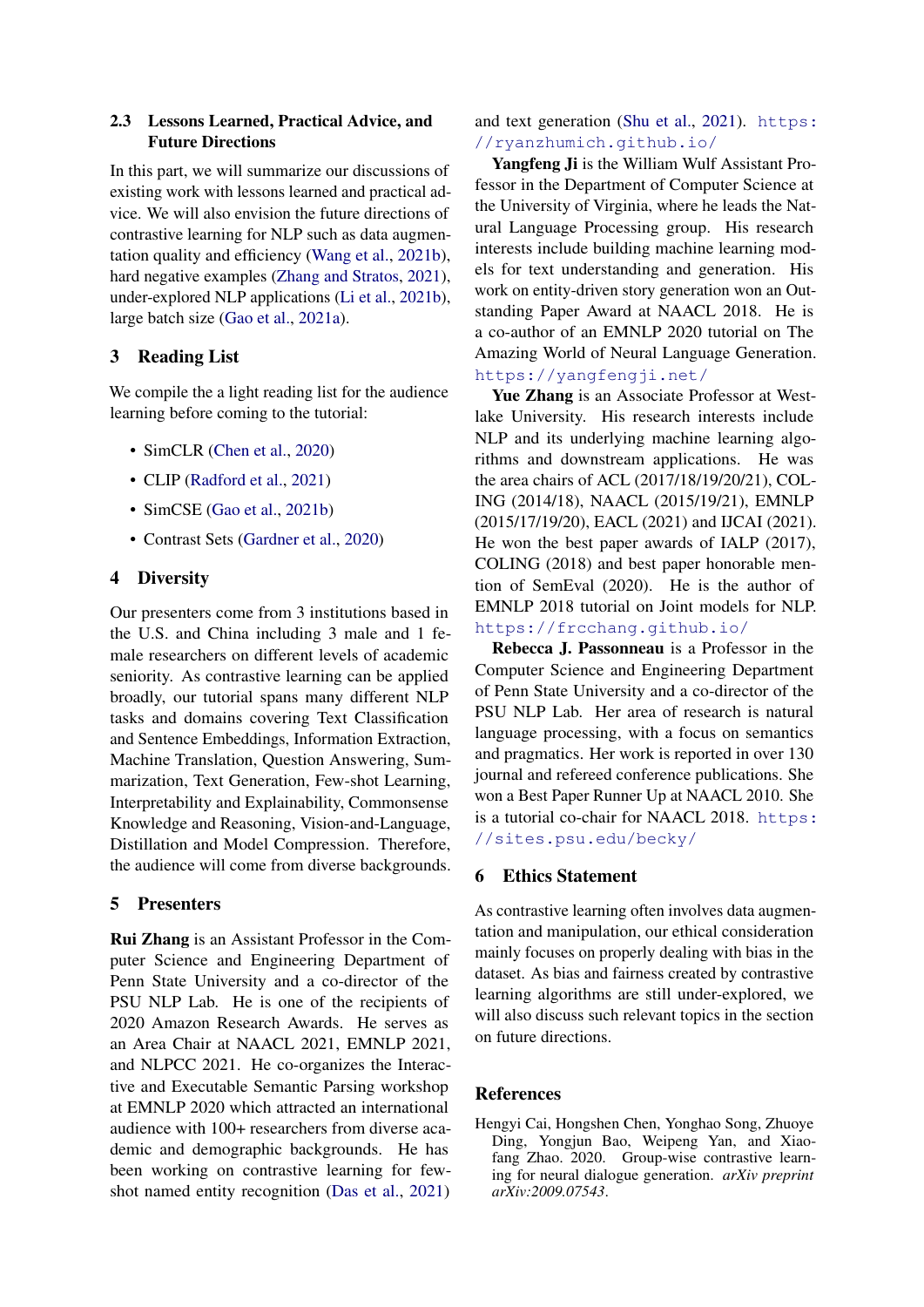- <span id="page-4-14"></span>Hannan Cao, Wenmian Yang, and Hwee Tou Ng. 2021. Grammatical error correction with contrastive learning in low error density domains. *arXiv preprint arXiv:2109.01484*.
- <span id="page-4-12"></span>Shuyang Cao and Lu Wang. 2021. Cliff: Contrastive learning for improving faithfulness and factuality in abstractive summarization. *arXiv preprint arXiv:2109.09209*.
- <span id="page-4-8"></span>Fredrik Carlsson, Amaru Cuba Gyllensten, Evangelia Gogoulou, Erik Ylipää Hellqvist, and Magnus Sahlgren. 2021. Semantic re-tuning with contrastive tension. In *International Conference on Learning Representations*.
- <span id="page-4-13"></span>Yekun Chai, Haidong Zhang, Qiyue Yin, and Junge Zhang. 2021. Counter-contrastive learning for language gans. *EMNLP-Findings 2021*.
- <span id="page-4-19"></span>Qianglong Chen, Feng Ji, Xiangji Zeng, Feng-Lin Li, Ji Zhang, Haiqing Chen, and Yin Zhang. 2021a. Kace: Generating knowledge aware contrastive explanations for natural language inference. In *Proceedings of the 59th Annual Meeting of the Association for Computational Linguistics and the 11th International Joint Conference on Natural Language Processing (Volume 1: Long Papers)*, pages 2516–2527.
- <span id="page-4-10"></span>Tao Chen, Haizhou Shi, Siliang Tang, Zhigang Chen, Fei Wu, and Yueting Zhuang. 2021b. Cil: Contrastive instance learning framework for distantly supervised relation extraction. *arXiv preprint arXiv:2106.10855*.
- <span id="page-4-4"></span>Ting Chen, Simon Kornblith, Mohammad Norouzi, and Geoffrey Hinton. 2020. A simple framework for contrastive learning of visual representations. In *International conference on machine learning*, pages 1597–1607. PMLR.
- <span id="page-4-22"></span>Pengyu Cheng, Weituo Hao, Siyang Yuan, Shijing Si, and Lawrence Carin. 2021. Fairfil: Contrastive neural debiasing method for pretrained text encoders. In *International Conference on Learning Representations*.
- <span id="page-4-0"></span>Sumit Chopra, Raia Hadsell, and Yann LeCun. 2005. Learning a similarity metric discriminatively, with application to face verification. In *2005 IEEE Computer Society Conference on Computer Vision and Pattern Recognition (CVPR'05)*, volume 1, pages 539–546. IEEE.
- <span id="page-4-3"></span>Ching-Yao Chuang, Joshua Robinson, Lin Yen-Chen, Antonio Torralba, and Stefanie Jegelka. 2020. Debiased contrastive learning. *arXiv preprint arXiv:2007.00224*.
- <span id="page-4-17"></span>Kevin Clark, Minh-Thang Luong, Quoc V. Le, and Christopher D. Manning. 2020. Pre-training transformers as energy-based cloze models. *CoRR*.
- <span id="page-4-21"></span>Wanyun Cui, Guangyu Zheng, and Wei Wang. 2020. Unsupervised natural language inference via decoupled multimodal contrastive learning. *arXiv preprint arXiv:2010.08200*.
- <span id="page-4-15"></span>Sarkar Snigdha Sarathi Das, Arzoo Katiyar, Rebecca J Passonneau, and Rui Zhang. 2021. Container: Fewshot named entity recognition via contrastive learning. *arXiv preprint arXiv:2109.07589*.
- <span id="page-4-20"></span>Sameer Dharur, Purva Tendulkar, Dhruv Batra, Devi Parikh, and Ramprasaath R Selvaraju. 2020. Sort-ing vqa models: Contrastive gradient learning for improved consistency. *arXiv preprint arXiv:2010.10038*.
- <span id="page-4-7"></span>Yangkai Du, Tengfei Ma, Lingfei Wu, Fangli Xu, Xuhong Zhang, and Shouling Ji. 2021. Constructing contrastive samples via summarization for text classification with limited annotations. *arXiv preprint arXiv:2104.05094*.
- <span id="page-4-11"></span>Xiangyu Duan, Hongfei Yu, Mingming Yin, Min Zhang, Weihua Luo, and Yue Zhang. 2019. Contrastive attention mechanism for abstractive sentence summarization. *CoRR*, abs/1910.13114.
- <span id="page-4-6"></span>Hongchao Fang, Sicheng Wang, Meng Zhou, Jiayuan Ding, and Pengtao Xie. 2020. Cert: Contrastive self-supervised learning for language understanding. *arXiv preprint arXiv:2005.12766*.
- <span id="page-4-2"></span>Nicholas Frosst, Nicolas Papernot, and Geoffrey Hinton. 2019. Analyzing and improving representations with the soft nearest neighbor loss. In *Proceedings of the 36th International Conference on Machine Learning*.
- <span id="page-4-23"></span>Luyu Gao, Yunyi Zhang, Jiawei Han, and Jamie Callan. 2021a. Scaling deep contrastive learning batch size under memory limited setup. In *Proceedings of the 6th Workshop on Representation Learning for NLP (RepL4NLP-2021)*, Online. Association for Computational Linguistics.
- <span id="page-4-5"></span>Tianyu Gao, Xingcheng Yao, and Danqi Chen. 2021b. Simcse: Simple contrastive learning of sentence embeddings. *arXiv preprint arXiv:2104.08821*.
- <span id="page-4-18"></span>Matt Gardner, Yoav Artzi, Victoria Basmova, Jonathan Berant, Ben Bogin, Sihao Chen, Pradeep Dasigi, Dheeru Dua, Yanai Elazar, Ananth Gottumukkala, et al. 2020. Evaluating models' local decision boundaries via contrast sets.  $arXiv$  preprint boundaries via contrast sets. *arXiv:2004.02709*.
- <span id="page-4-9"></span>John M Giorgi, Osvald Nitski, Gary D Bader, and Bo Wang. 2020. Declutr: Deep contrastive learning for unsupervised textual representations. *arXiv preprint arXiv:2006.03659*.
- <span id="page-4-16"></span>Beliz Gunel, Jingfei Du, Alexis Conneau, and Ves Stoyanov. 2020. Supervised contrastive learning for pretrained language model fine-tuning. *arXiv preprint arXiv:2011.01403*.
- <span id="page-4-1"></span>Michael Gutmann and Aapo Hyvärinen. 2010. Noisecontrastive estimation: A new estimation principle for unnormalized statistical models. In *Proceedings of the Thirteenth International Conference on Artificial Intelligence and Statistics*.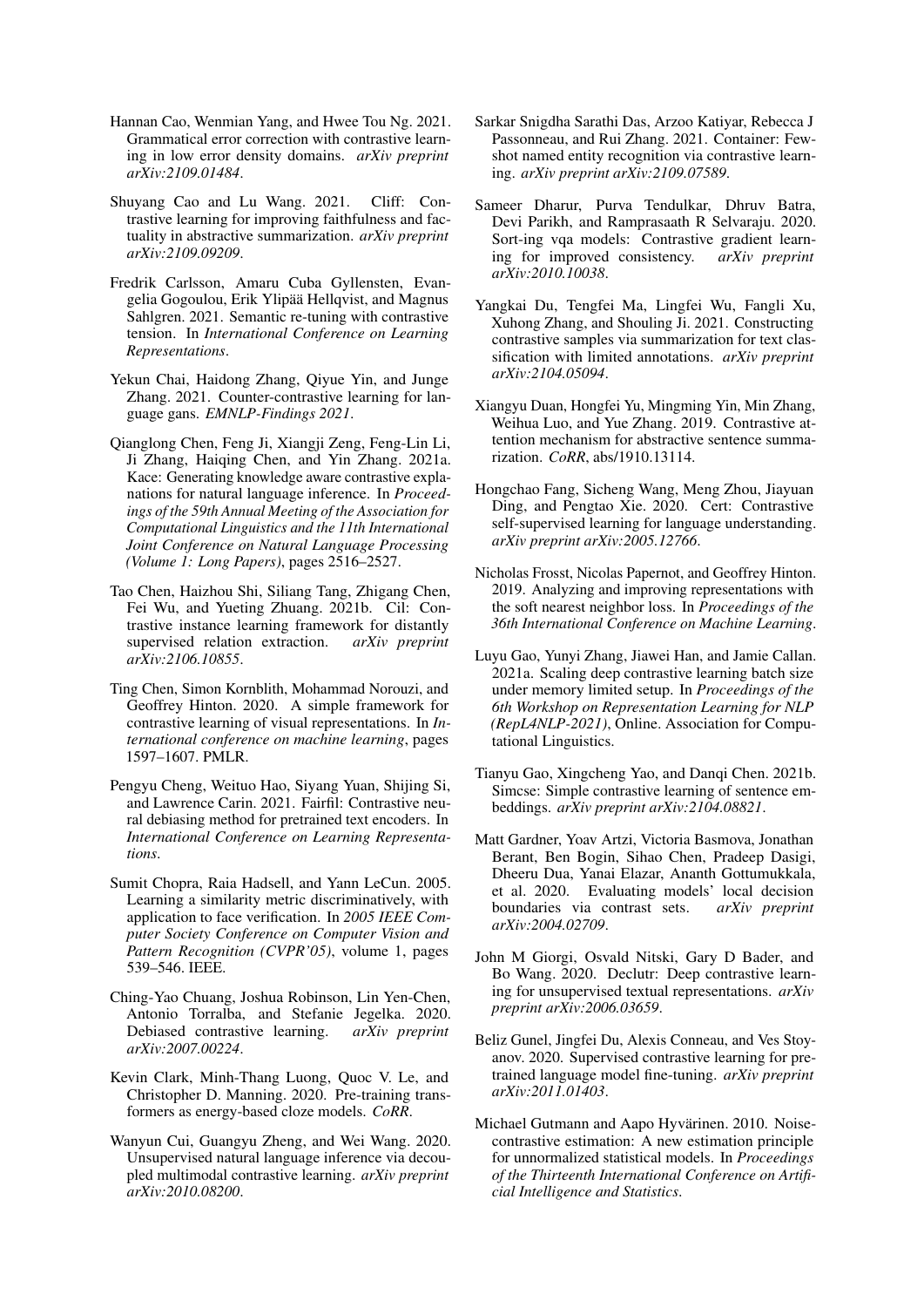- <span id="page-5-7"></span>Dan Iter, Kelvin Guu, Larry Lansing, and Dan Jurafsky. 2020. Pretraining with contrastive sentence objectives improves discourse performance of language models. *arXiv preprint arXiv:2005.10389*.
- <span id="page-5-18"></span>Alon Jacovi, Swabha Swayamdipta, Shauli Ravfogel, Yanai Elazar, Yejin Choi, and Yoav Goldberg. 2021. Contrastive explanations for model interpretability. *arXiv preprint arXiv:2103.01378*.
- <span id="page-5-24"></span>Paras Jain, Ajay Jain, Tianjun Zhang, Pieter Abbeel, Joseph E Gonzalez, and Ion Stoica. 2020. Contrastive code representation learning. *arXiv preprint arXiv:2007.04973*.
- <span id="page-5-22"></span>Chao Jia, Yinfei Yang, Ye Xia, Yi-Ting Chen, Zarana Parekh, Hieu Pham, Quoc V. Le, Yun-Hsuan Sung, Zhen Li, and Tom Duerig. 2021. Scaling up visual and vision-language representation learning with noisy text supervision. *CoRR*, abs/2102.05918.
- <span id="page-5-2"></span>Mohammad Kachuee, Hao Yuan, Young-Bum Kim, and Sungjin Lee. 2020. Self-supervised contrastive learning for efficient user satisfaction prediction in conversational agents. *arXiv preprint arXiv:2010.11230*.
- <span id="page-5-9"></span>Vladimir Karpukhin, Barlas Oguz, Sewon Min, Patrick ˘ Lewis, Ledell Wu, Sergey Edunov, Danqi Chen, and Wen-tau Yih. 2020. Dense passage retrieval for open-domain question answering. *arXiv preprint arXiv:2004.04906*.
- <span id="page-5-0"></span>Prannay Khosla, Piotr Teterwak, Chen Wang, Aaron Sarna, Yonglong Tian, Phillip Isola, Aaron Maschinot, Ce Liu, and Dilip Krishnan. 2020. Supervised contrastive learning. *Advances in Neural Information Processing Systems*, 33:18661–18673.
- <span id="page-5-1"></span>Minseon Kim, Jihoon Tack, and Sung Ju Hwang. 2020. Adversarial self-supervised contrastive learning. In *Advances in Neural Information Processing Systems*.
- <span id="page-5-4"></span>Taeuk Kim, Kang Min Yoo, and Sang-goo Lee. 2021. Self-guided contrastive learning for bert sentence representations. *arXiv preprint arXiv:2106.07345*.
- <span id="page-5-8"></span>Hirokazu Kiyomaru and Sadao Kurohashi. 2021. Contextualized and generalized sentence representations by contrastive self-supervised learning: A case study on discourse relation analysis. In *Proceedings of the 2021 Conference of the North American Chapter of the Association for Computational Linguistics: Human Language Technologies*, pages 5578–5584.
- <span id="page-5-19"></span>Tassilo Klein and Moin Nabi. 2020. Contrastive selfsupervised learning for commonsense reasoning. *arXiv preprint arXiv:2005.00669*.
- <span id="page-5-3"></span>Tassilo Klein and Moin Nabi. 2021. Attention-based contrastive learning for winograd schemas. *arXiv preprint arXiv:2109.05108*.
- <span id="page-5-25"></span>Wojciech Kryscinski, Bryan McCann, Caiming Xiong, and Richard Socher. 2019. Evaluating the factual consistency of abstractive text summarization. *CoRR*, abs/1910.12840.
- <span id="page-5-23"></span>Hwanhee Lee, Seunghyun Yoon, Franck Dernoncourt, Trung Bui, and Kyomin Jung. 2021a. Umic: An unreferenced metric for image captioning via contrastive learning. *arXiv preprint arXiv:2106.14019*.
- <span id="page-5-12"></span>Seanie Lee, Dong Bok Lee, and Sung Ju Hwang. 2021b. Contrastive learning with adversarial perturbations for conditional text generation. In *International Conference on Learning Representations*.
- <span id="page-5-20"></span>Haonan Li, Yeyun Gong, Jian Jiao, Ruofei Zhang, Timothy Baldwin, and Nan Duan. 2021a. Kfcnet: Knowledge filtering and contrastive learning network for generative commonsense reasoning. *arXiv preprint arXiv:2109.06704*.
- <span id="page-5-16"></span>Shicheng Li, Pengcheng Yang, Fuli Luo, and Jun Xie. 2021b. Multi-granularity contrasting for crosslingual pre-training. In *Findings of the Association for Computational Linguistics: ACL-IJCNLP 2021*, pages 1708–1717.
- <span id="page-5-21"></span>Wei Li, Can Gao, Guocheng Niu, Xinyan Xiao, Hao Liu, Jiachen Liu, Hua Wu, and Haifeng Wang. 2020. Unimo: Towards unified-modal understanding and generation via cross-modal contrastive learning. *arXiv preprint arXiv:2012.15409*.
- <span id="page-5-17"></span>Weixin Liang, James Zou, and Zhou Yu. 2020. Alice: Active learning with contrastive natural language explanations. *arXiv preprint arXiv:2009.10259*.
- <span id="page-5-6"></span>Che Liu, Rui Wang, Jinghua Liu, Jian Sun, Fei Huang, and Luo Si. 2021a. Dialoguecse: Dialogue-based contrastive learning of sentence embeddings. *arXiv preprint arXiv:2109.12599*.
- <span id="page-5-13"></span>Fenglin Liu, Changchang Yin, Xian Wu, Shen Ge, Ping Zhang, and Xu Sun. 2021b. Contrastive attention for automatic chest x-ray report generation. *arXiv preprint arXiv:2106.06965*.
- <span id="page-5-14"></span>Han Liu, Feng Zhang, Xiaotong Zhang, Siyang Zhao, and Xianchao Zhang. 2021c. An explicit-joint and supervised-contrastive learning framework for fewshot intent classification and slot filling. In *EMNLP-Findings 2021*.
- <span id="page-5-11"></span>Junpeng Liu, Yanyan Zou, Hainan Zhang, Hongshen Chen, Zhuoye Ding, Caixia Yuan, and Xiaojie Wang. 2021d. Topic-aware contrastive learning for abstractive dialogue summarization. *arXiv preprint arXiv:2109.04994*.
- <span id="page-5-10"></span>Yixin Liu and Pengfei Liu. 2021. Simcls: A simple framework for contrastive learning of abstractive summarization. *arXiv preprint arXiv:2106.01890*.
- <span id="page-5-5"></span>Lajanugen Logeswaran and Honglak Lee. 2018. An efficient framework for learning sentence representations. *CoRR*, abs/1803.02893.
- <span id="page-5-15"></span>Ruikun Luo, Guanhuan Huang, and Xiaojun Quan. 2021. Bi-granularity contrastive learning for post-training in few-shot scene. *arXiv preprint arXiv:2106.02327*.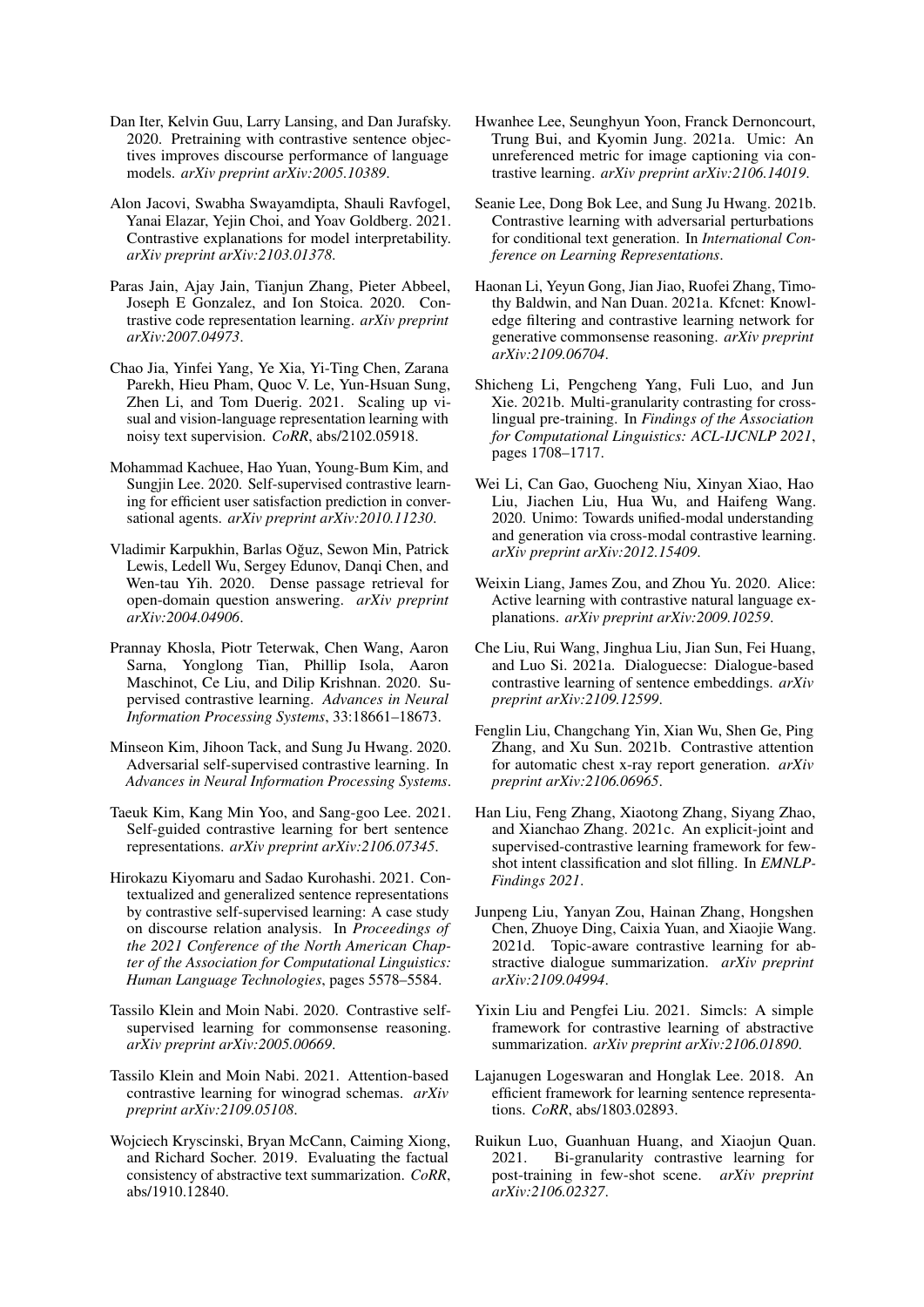- <span id="page-6-19"></span>Xiaofei Ma, Cicero Nogueira dos Santos, and Andrew O Arnold. 2021. Contrastive fine-tuning improves robustness for neural rankers. *arXiv preprint arXiv:2105.12932*.
- <span id="page-6-20"></span>Katerina Margatina, Giorgos Vernikos, Loïc Barrault, and Nikolaos Aletras. 2021. Active learning by acquiring contrastive examples. *arXiv preprint arXiv:2109.03764*.
- <span id="page-6-24"></span>Joshua Maynez, Shashi Narayan, Bernd Bohnet, and Ryan McDonald. 2020. On faithfulness and factuality in abstractive summarization. In *Proceedings of the 58th Annual Meeting of the Association for Computational Linguistics*, Online. Association for Computational Linguistics.
- <span id="page-6-15"></span>Yu Meng, Chenyan Xiong, Payal Bajaj, Saurabh Tiwary, Paul Bennett, Jiawei Han, and Xia Song. 2021. COCO-LM: correcting and contrasting text sequences for language model pretraining. *CoRR*, abs/2102.08473.
- <span id="page-6-4"></span>Tomas Mikolov, Kai Chen, Greg Corrado, and Jeffrey Dean. 2013. Efficient estimation of word representations in vector space. *arXiv preprint arXiv:1301.3781*.
- <span id="page-6-1"></span>Hyun Oh Song, Yu Xiang, Stefanie Jegelka, and Silvio Savarese. 2016. Deep metric learning via lifted structured feature embedding. In *Proceedings of the IEEE conference on computer vision and pattern recognition*, pages 4004–4012.
- <span id="page-6-21"></span>Bo Ouyang, Wenbing Huang, Runfa Chen, Zhixing Tan, Yang Liu, Maosong Sun, and Jihong Zhu. 2021. Knowledge representation learning with contrastive completion coding. *EMNLP-Findings 2021*.
- <span id="page-6-12"></span>Xiao Pan, Mingxuan Wang, Liwei Wu, and Lei Li. 2021. Contrastive learning for many-to-many multilingual neural machine translation. *arXiv preprint arXiv:2105.09501*.
- <span id="page-6-17"></span>Bhargavi Paranjape, Julian Michael, Marjan Ghazvininejad, Luke Zettlemoyer, and Hannaneh Hajishirzi. 2021. Prompting contrastive explanations for commonsense reasoning tasks. *arXiv preprint arXiv:2106.06823*.
- <span id="page-6-23"></span>Ankur P. Parikh, Xuezhi Wang, Sebastian Gehrmann, Manaal Faruqui, Bhuwan Dhingra, Diyi Yang, and Dipanjan Das. 2020. Totto: A controlled table-to-text generation dataset. *CoRR*, abs/2004.14373.
- <span id="page-6-6"></span>Senthil Purushwalkam and Abhinav Gupta. 2020. Demystifying contrastive self-supervised learning: Invariances, augmentations and dataset biases. *arXiv preprint arXiv:2007.13916*.
- <span id="page-6-11"></span>Yujia Qin, Yankai Lin, Ryuichi Takanobu, Zhiyuan Liu, Peng Li, Heng Ji, Minlie Huang, Maosong Sun, and Jie Zhou. 2020. Erica: improving entity and relation understanding for pre-trained language models via contrastive learning. *arXiv preprint arXiv:2012.15022*.
- <span id="page-6-8"></span>Yao Qiu, Jinchao Zhang, and Jie Zhou. 2021. Improving gradient-based adversarial training for text classification by contrastive learning and auto-encoder. *arXiv preprint arXiv:2109.06536*.
- <span id="page-6-7"></span>Yanru Qu, Dinghan Shen, Yelong Shen, Sandra Sajeev, Weizhu Chen, and Jiawei Han. 2021. Co{da}: Contrast-enhanced and diversity-promoting data augmentation for natural language understanding. In *International Conference on Learning Representations*.
- <span id="page-6-5"></span>Alec Radford, Jong Wook Kim, Chris Hallacy, Aditya Ramesh, Gabriel Goh, Sandhini Agarwal, Girish Sastry, Amanda Askell, Pamela Mishkin, Jack Clark, et al. 2021. Learning transferable visual models from natural language supervision. *arXiv preprint arXiv:2103.00020*.
- <span id="page-6-10"></span>Nils Reimers and Iryna Gurevych. 2019. Sentence-bert: Sentence embeddings using siamese bert-networks. *arXiv preprint arXiv:1908.10084*.
- <span id="page-6-13"></span>Nils Rethmeier and Isabelle Augenstein. 2020. Longtail zero and few-shot learning via contrastive pretraining on and for small data. *CoRR*, abs/2010.01061.
- <span id="page-6-14"></span>Nils Rethmeier and Isabelle Augenstein. 2021. A primer on contrastive pretraining in language processing: Methods, lessons learned and perspectives. *arXiv preprint arXiv:2102.12982*.
- <span id="page-6-22"></span>Daniela N Rim, DongNyeong Heo, and Heeyoul Choi. 2021. Adversarial training with contrastive learning in nlp. *arXiv preprint arXiv:2109.09075*.
- <span id="page-6-3"></span>Joshua Robinson, Ching-Yao Chuang, Suvrit Sra, and Stefanie Jegelka. 2020. Contrastive learning with hard negative samples. *arXiv preprint arXiv:2010.04592*.
- <span id="page-6-16"></span>Alexis Ross, Ana Marasović, and Matthew E Peters. 2020. Explaining nlp models via minimal contrastive editing (mice). *arXiv preprint arXiv:2012.13985*.
- <span id="page-6-2"></span>Ruslan Salakhutdinov and Geoff Hinton. 2007. Learning a nonlinear embedding by preserving class neighbourhood structure. In *Proceedings of the Eleventh International Conference on Artificial Intelligence and Statistics*.
- <span id="page-6-0"></span>Florian Schroff, Dmitry Kalenichenko, and James Philbin. 2015. Facenet: A unified embedding for face recognition and clustering. In *Proceedings of the IEEE conference on computer vision and pattern recognition*, pages 815–823.
- <span id="page-6-18"></span>Tal Schuster, Adam Fisch, and Regina Barzilay. 2021. Get your vitamin c! robust fact verification with contrastive evidence. *arXiv preprint arXiv:2103.08541*.
- <span id="page-6-9"></span>Hooman Sedghamiz, Shivam Raval, Enrico Santus, Tuka Alhanai, and Mohammad Ghassemi. 2021. Supcl-seq: Supervised contrastive learning for downstream optimized sequence representations. *arXiv preprint arXiv:2109.07424*.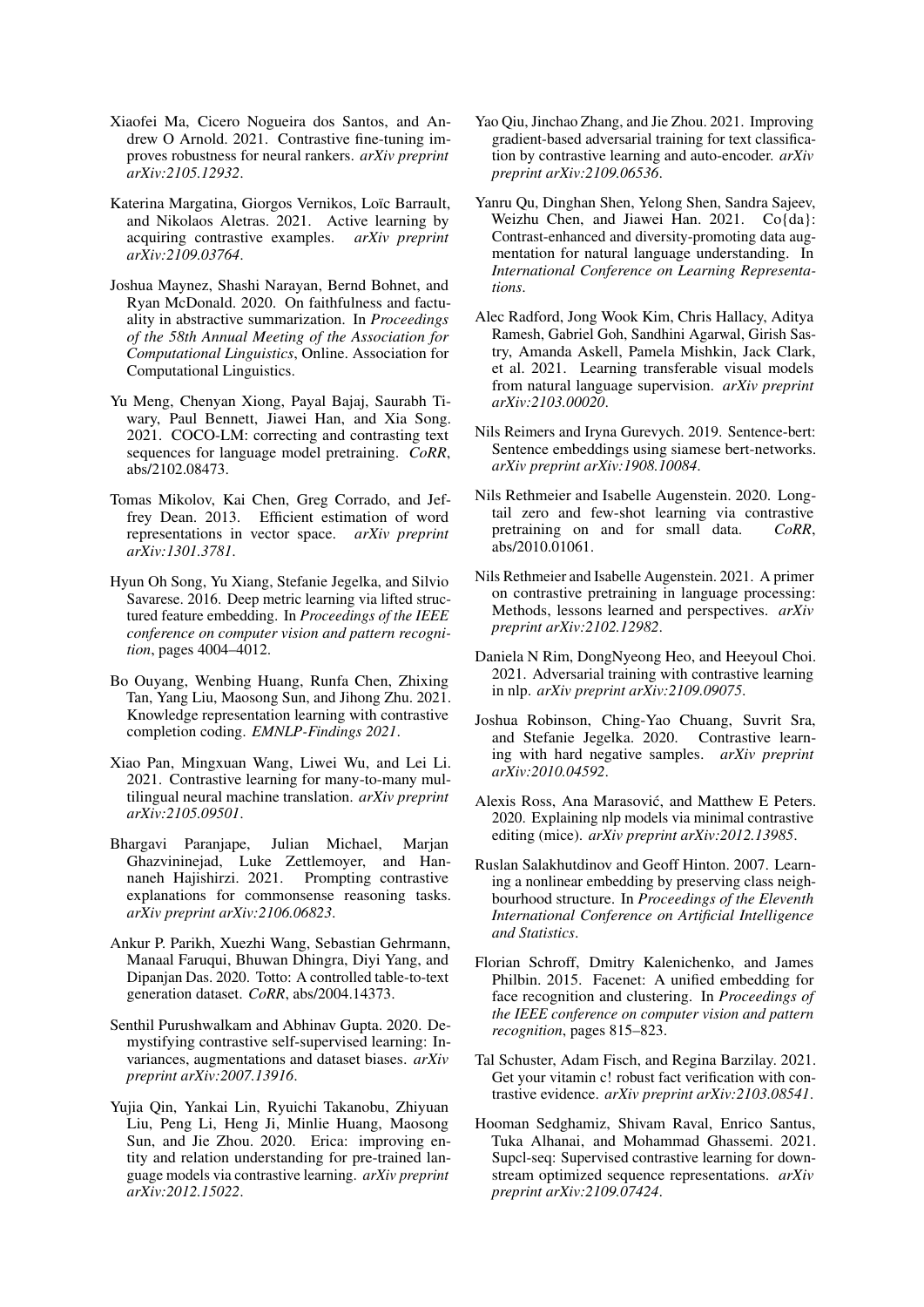- <span id="page-7-4"></span>Dinghan Shen, Mingzhi Zheng, Yelong Shen, Yanru Qu, and Weizhu Chen. 2020. A simple but toughto-beat data augmentation approach for natural language understanding and generation. *arXiv preprint arXiv:2009.13818*.
- <span id="page-7-15"></span>Chang Shu, Yusen Zhang, Xiangyu Dong, Peng Shi, Tao Yu, and Rui Zhang. 2021. Logic-consistency text generation from semantic parses. *arXiv preprint arXiv:2108.00577*.
- <span id="page-7-0"></span>Kihyuk Sohn. 2016. Improved deep metric learning with multi-class n-pair loss objective. In *Advances in neural information processing systems*, pages 1857– 1865.
- <span id="page-7-22"></span>Siqi Sun, Zhe Gan, Yu Cheng, Yuwei Fang, Shuohang Wang, and Jingjing Liu. 2020. Contrastive distillation on intermediate representations for language model compression. *arXiv preprint arXiv:2009.14167*.
- <span id="page-7-6"></span>Varsha Suresh and Desmond C Ong. 2021. Not all negatives are equal: Label-aware contrastive loss for fine-grained text classification. *arXiv preprint arXiv:2109.05427*.
- <span id="page-7-2"></span>Yonglong Tian, Chen Sun, Ben Poole, Dilip Krishnan, Cordelia Schmid, and Phillip Isola. 2020. What makes for good views for contrastive learning? *arXiv preprint arXiv:2005.10243*.
- <span id="page-7-18"></span>Yui Uehara, Tatsuya Ishigaki, Kasumi Aoki, Hiroshi Noji, Keiichi Goshima, Ichiro Kobayashi, Hiroya Takamura, and Yusuke Miyao. 2020. Learning with contrastive examples for data-to-text generation. In *Proceedings of the 28th International Conference on Computational Linguistics*.
- <span id="page-7-11"></span>Jannis Vamvas and Rico Sennrich. 2021. Contrastive conditioning for assessing disambiguation in mt: A case study of distilled bias. In *EMNLP 2021*.
- <span id="page-7-1"></span>Aäron van den Oord, Yazhe Li, and Oriol Vinyals. 2018. Representation learning with contrastive predictive coding. *arXiv preprint arXiv:1807.03748*.
- <span id="page-7-14"></span>Danqing Wang, Jiaze Chen, Hao Zhou, Xipeng Qiu, and Lei Li. 2021a. Contrastive aligned joint learning for multilingual summarization. In *Findings of the Association for Computational Linguistics: ACL-IJCNLP 2021*, pages 2739–2750.
- <span id="page-7-23"></span>Dong Wang, Ning Ding, Piji Li, and Hai-Tao Zheng. 2021b. Cline: Contrastive learning with semantic negative examples for natural language understanding. *arXiv preprint arXiv:2107.00440*.
- <span id="page-7-19"></span>Liwen Wang, Xuefeng Li, Jiachi Liu, Keqing He, Yuanmeng Yan, and Weiran Xu. 2021c. Bridge to target domain by prototypical contrastive learning and label confusion: Re-explore zero-shot learning for slot filling. *arXiv preprint arXiv:2110.03572*.
- <span id="page-7-10"></span>Ziqi Wang, Xiaozhi Wang, Xu Han, Yankai Lin, Lei Hou, Zhiyuan Liu, Peng Li, Juanzi Li, and Jie Zhou. 2021d. Cleve: Contrastive pre-training for event extraction. *arXiv preprint arXiv:2105.14485*.
- <span id="page-7-13"></span>Hanlu Wu, Tengfei Ma, Lingfei Wu, Tariro Manyumwa, and Shouling Ji. 2020a. Unsupervised reference-free summary quality evaluation via contrastive learning. *arXiv preprint arXiv:2010.01781*.
- <span id="page-7-20"></span>Zhuofeng Wu, Sinong Wang, Jiatao Gu, Madian Khabsa, Fei Sun, and Hao Ma. 2020b. CLEAR: contrastive learning for sentence representation. *CoRR*, abs/2012.15466.
- <span id="page-7-3"></span>Tete Xiao, Xiaolong Wang, Alexei A Efros, and Trevor Darrell. 2021. What should not be contrastive in contrastive learning. In *International Conference on Learning Representations*.
- <span id="page-7-7"></span>Lee Xiong, Chenyan Xiong, Ye Li, Kwok-Fung Tang, Jialin Liu, Paul N. Bennett, Junaid Ahmed, and Arnold Overwijk. 2021. Approximate nearest neighbor negative contrastive learning for dense text retrieval. In *International Conference on Learning Representations*.
- <span id="page-7-21"></span>Hu Xu, Gargi Ghosh, Po-Yao Huang, Dmytro Okhonko, Armen Aghajanyan, and Florian Metze Luke Zettlemoyer Christoph Feichtenhofer. 2021a. Videoclip: Contrastive pre-training for zero-shot video-text understanding. *arXiv preprint arXiv:2109.14084*.
- <span id="page-7-8"></span>Peng Xu, Xinchi Chen, Xiaofei Ma, zhiheng huang, and Bing Xiang. 2021b. Contrastive document representation learning with graph attention networks. *EMNLP-Findings 2021*.
- <span id="page-7-17"></span>An Yan, Zexue He, Xing Lu, Jiang Du, Eric Chang, Amilcare Gentili, Julian McAuley, and Chun-Nan Hsu. 2021a. Weakly supervised contrastive learning for chest x-ray report generation. *arXiv preprint arXiv:2109.12242*.
- <span id="page-7-9"></span>Yuanmeng Yan, Rumei Li, Sirui Wang, Fuzheng Zhang, Wei Wu, and Weiran Xu. 2021b. Consert: A contrastive framework for self-supervised sentence representation transfer. *arXiv preprint arXiv:2105.11741*.
- <span id="page-7-16"></span>Haoran Yang, Wai Lam, and Piji Li. 2021a. Contrastive representation learning for exemplar-guided paraphrase generation. *arXiv preprint arXiv:2109.01484*.
- <span id="page-7-12"></span>Nan Yang, Furu Wei, Binxing Jiao, Daxing Jiang, and Linjun Yang. 2021b. xmoco: Cross momentum contrastive learning for open-domain question answering. In *Proceedings of the 59th Annual Meeting of the Association for Computational Linguistics and the 11th International Joint Conference on Natural Language Processing (Volume 1: Long Papers)*, pages 6120– 6129.
- <span id="page-7-5"></span>Seonghyeon Ye, Jiseon Kim, and Alice Oh. 2021. Efficient contrastive learning via novel data augmentation and curriculum learning. *arXiv preprint arXiv:2109.05941*.